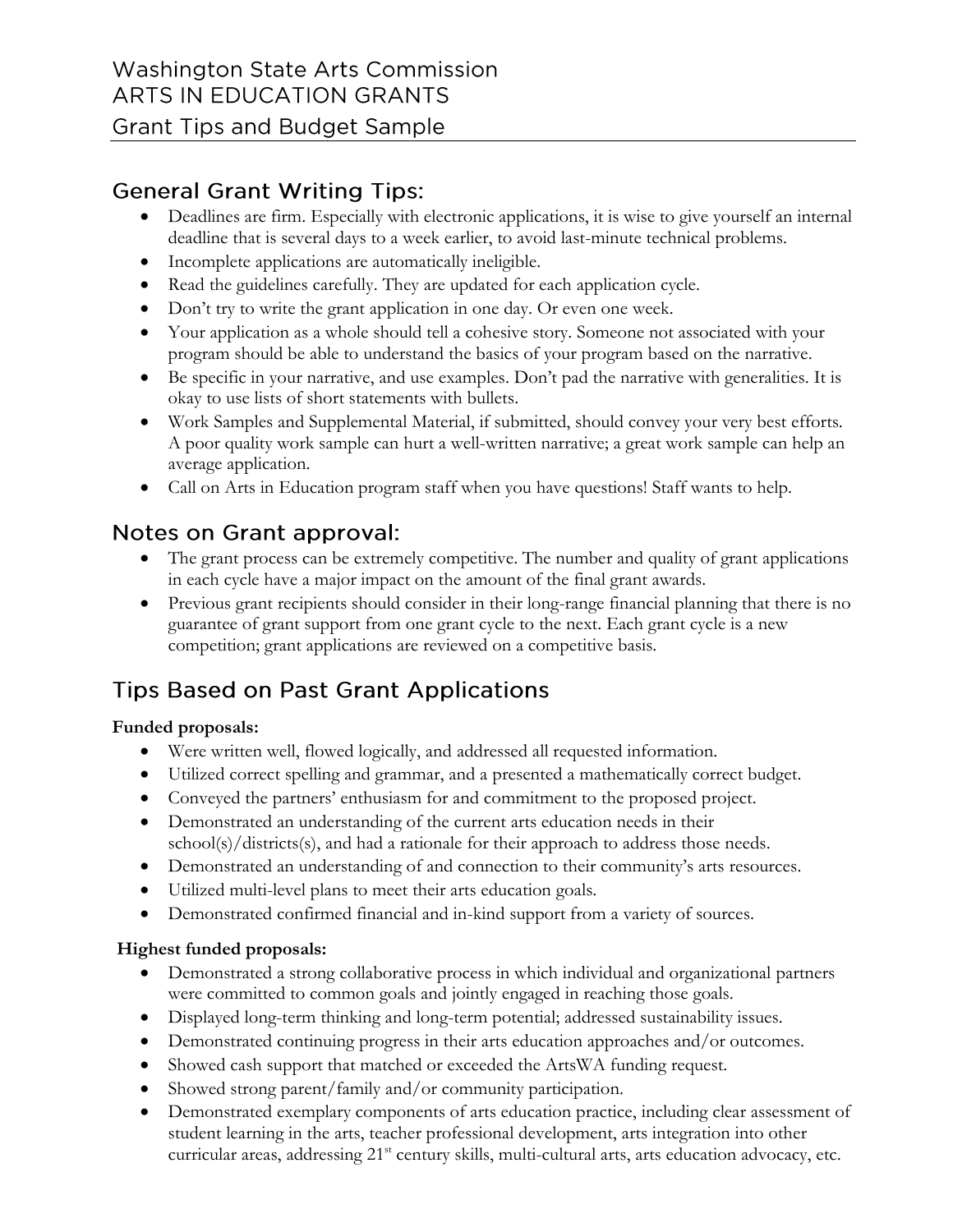# **Sample Panelist Comments on Non-Funded Applications**

#### **Comments regarding project plan:**

- Too heavy an emphasis on performances or product-oriented work.
- Is primarily an enrichment or exposure program, not enough active/participatory learning.
- Not seeing evidence of using clear arts learning objectives or state arts standards.
- No evidence of assessing student learning in the arts.
- Not serving all students; only certain students were selected for "advanced" work.
- Program not well integrated into the schools' curricula; needs further development.
- Not a fully realized plan; not much originality; vague statements.
- No measurable outcomes.
- Plan does not adequately address ArtsWA's arts education goals.

#### **Comments regarding partnership:**

- Classroom teachers don't seem very involved/engaged.
- Arts organizations are not involved except as sites for workshops or performances.
- Parent/family participation is missing in the plan.
- Teaching Artists are not listed; not sure of quality of arts education being provided.
- Disappointed in the scope of the artists/arts educators involved.
- Not certain of management capacity based on materials provided.
- List of partners is not comprehensive and letters of commitment are weak.

#### **Comments regarding budget:**

- Budget not as well developed or specific as it should be.
- Cash match seems too low, or unrealistic in terms of anticipated income
- High cost for few students.
- ArtsWA funds not being allocated towards appropriate expenses.
- Budget does not seem aligned with project goals and/or narrative.

#### **Comments on grant writing:**

- Did not address the questions raised in the guidelines for the narrative section.
- Application overall did not demonstrate a well thought-out plan.
- Proposal does not sufficiently align with the guidelines.
- Proposal seems disjointed; project not completely thought out.